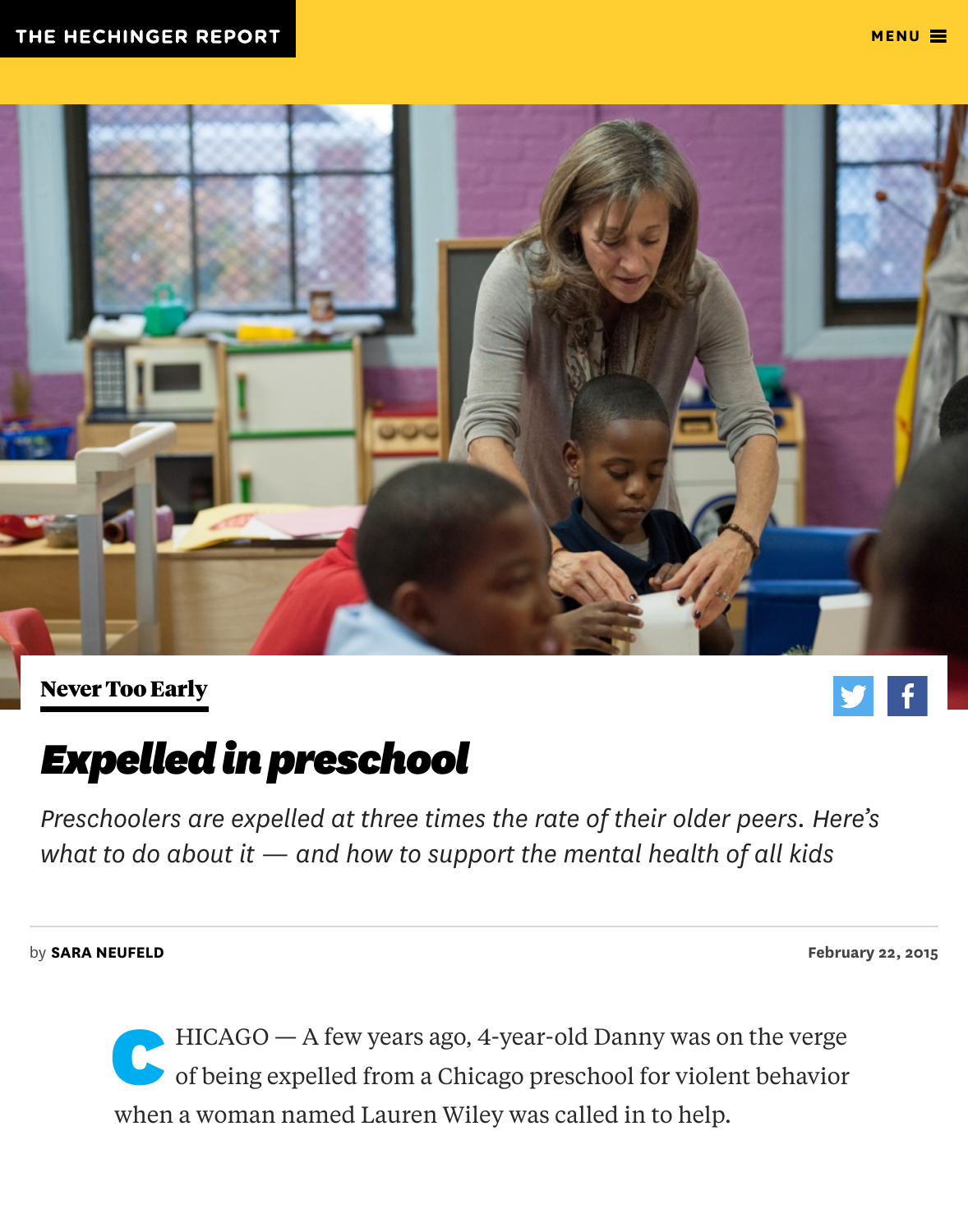She met with the boy's [teacher, who thought he](http://opinionator.blogs.nytimes.com/category/fixes/) needed to be medicated for attention deficit disorder. But as Wiley listened, the teacher admitted she was angry at Danny, whose name has been changed to protect his identity. Her job was to keep her students sa she said, and the boy's aggression made her feel like a failure. Next, Wiley and the teacher met with Danny's mom. As the teacher dropped her judgmental attitude, it came out that Danny had watched his father beat his mother and get taken away in handcuff No one had ever talked to the child about what he saw. He did not have ADD. He was reeling from trauma, and he needed his teacher like him and want to help him, not to be rid of him. That began to happen when she heard his story.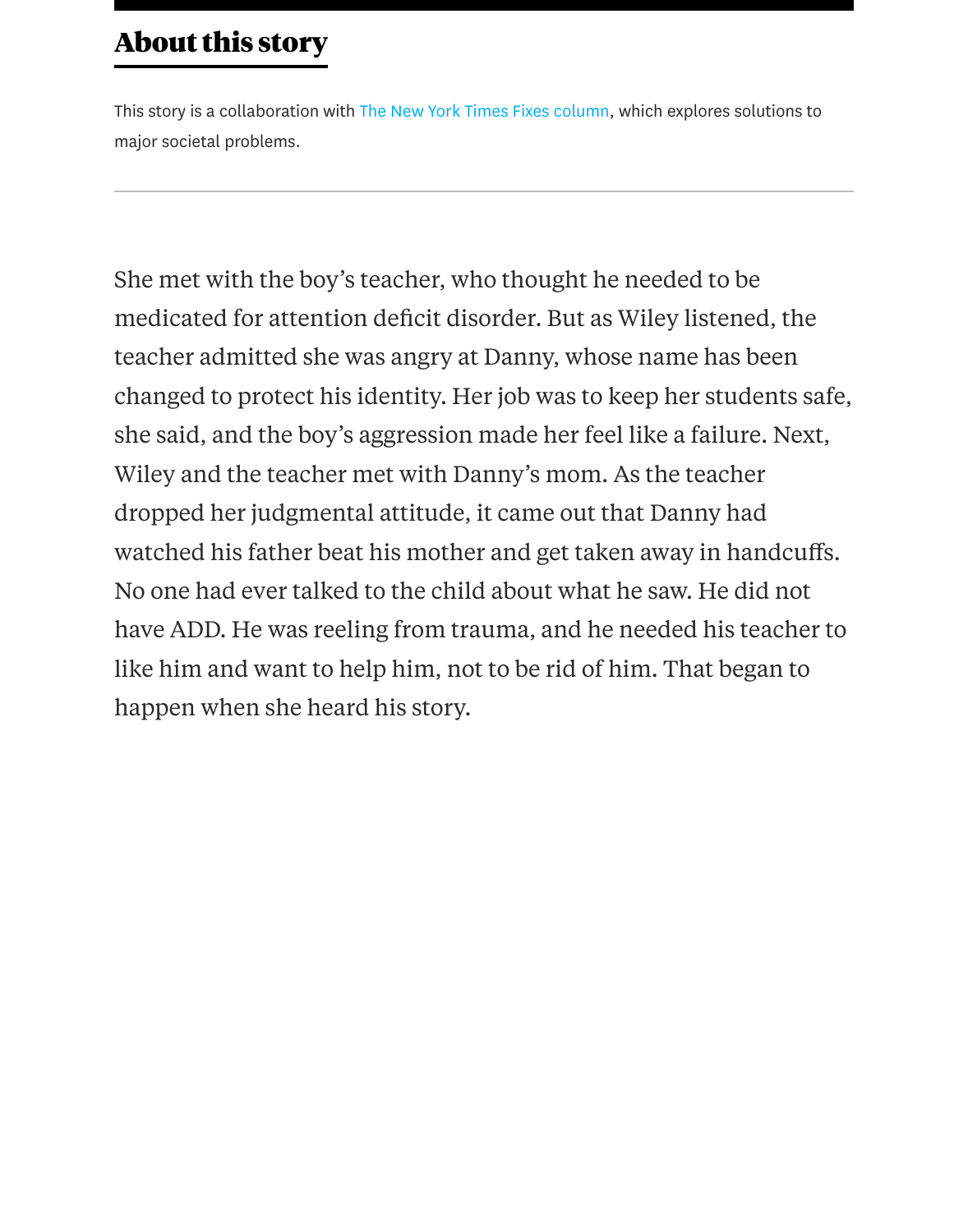

An after-school program run by Chicago Youth Centers has seen significant improvement in children since staff began working with Lauren Wiley, an early childhood mental health consultant. Photo: Jul

Wiley is an early childhood mental health consultant. The job title often evokes an image of a baby on a couch talking to a therapist, but her work is about listening to adults so they can create an emotionally healthy environment for children. She trains teachers and others who work with young children to recognize the trauma that so often causes misbehavior. She supports them in confronting cultural biases and forging relationships with parents. She shows them how to recognize families' strengths and promote mental wellness before problems develop. This is particularly significant since we know that "adverse childhood experiences" like violence and family dysfunction predict everything from academic failure t cancer to heart disease.

In 2005, Yale professor Walter Gilliam shocked the nation with the first research showing that preschoolers are expelled at three times the rate of children in kindergarten through 12th grade. He showed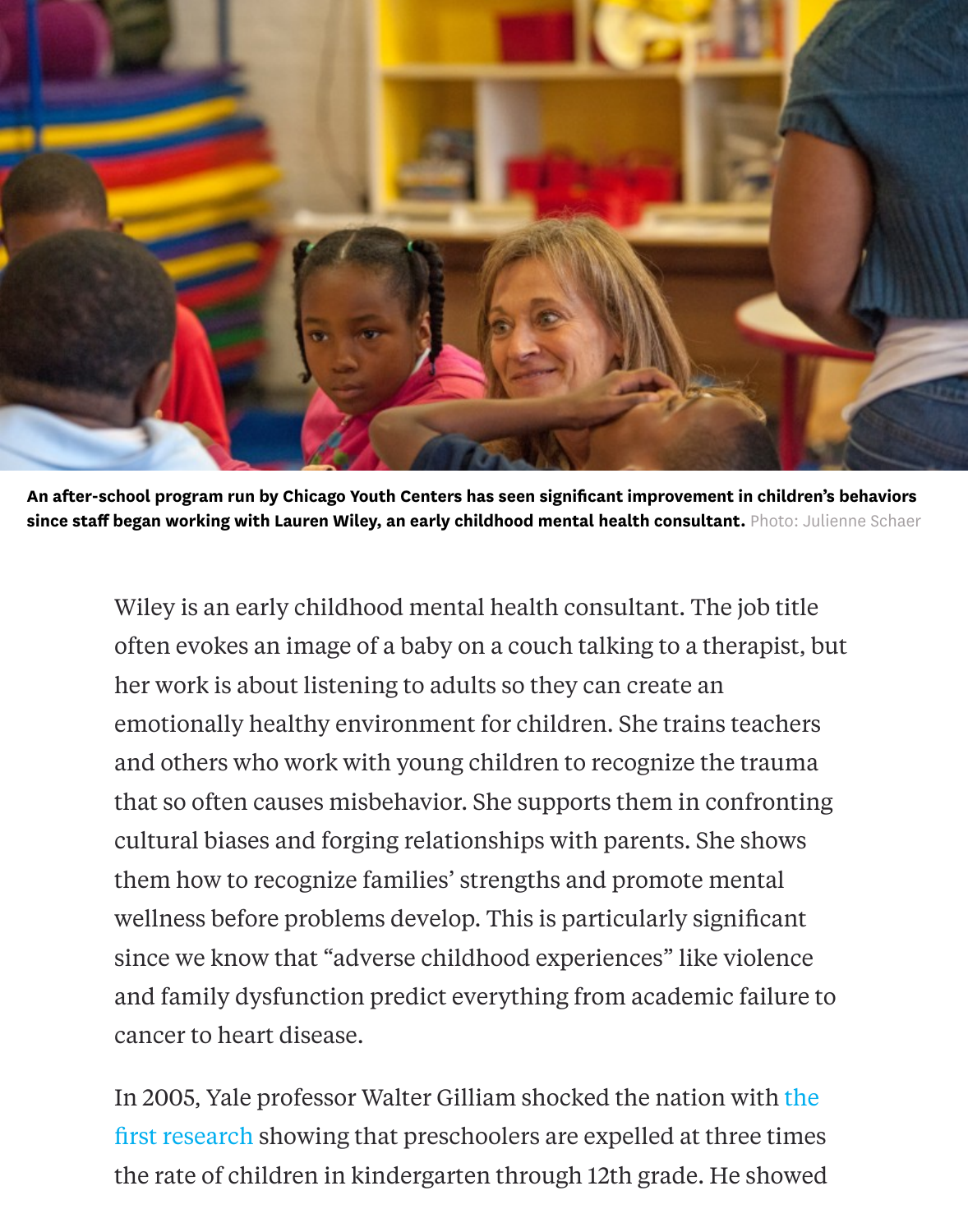age classes, he was seeing 4-year-olds expelled at higher rates than 3 year-olds in the same rooms. The replies were consistent: The teachers perceived the 4-year-olds as more likely to hurt someone when they misbehave because they are physically bigger.

"That's when it dawned on me that expulsion is not a child behavior." It's an adult decision," said Gilliam, who spoke on the topic at a Dec. 10 White House summit on early childhood education.

He realized that, for the problem to get better, teachers need help managing challenging behavior.



As an early childhood mental health consultant, Lauren Wiley travels around the state of Illinois to v settings serving young children. At this after-school program run by Chicago Youth Centers, she wor students older than her usual clientele of birth to 5. Photo: Julienne Schaer

## Gilliam has zeroed in on the consultation intervention as a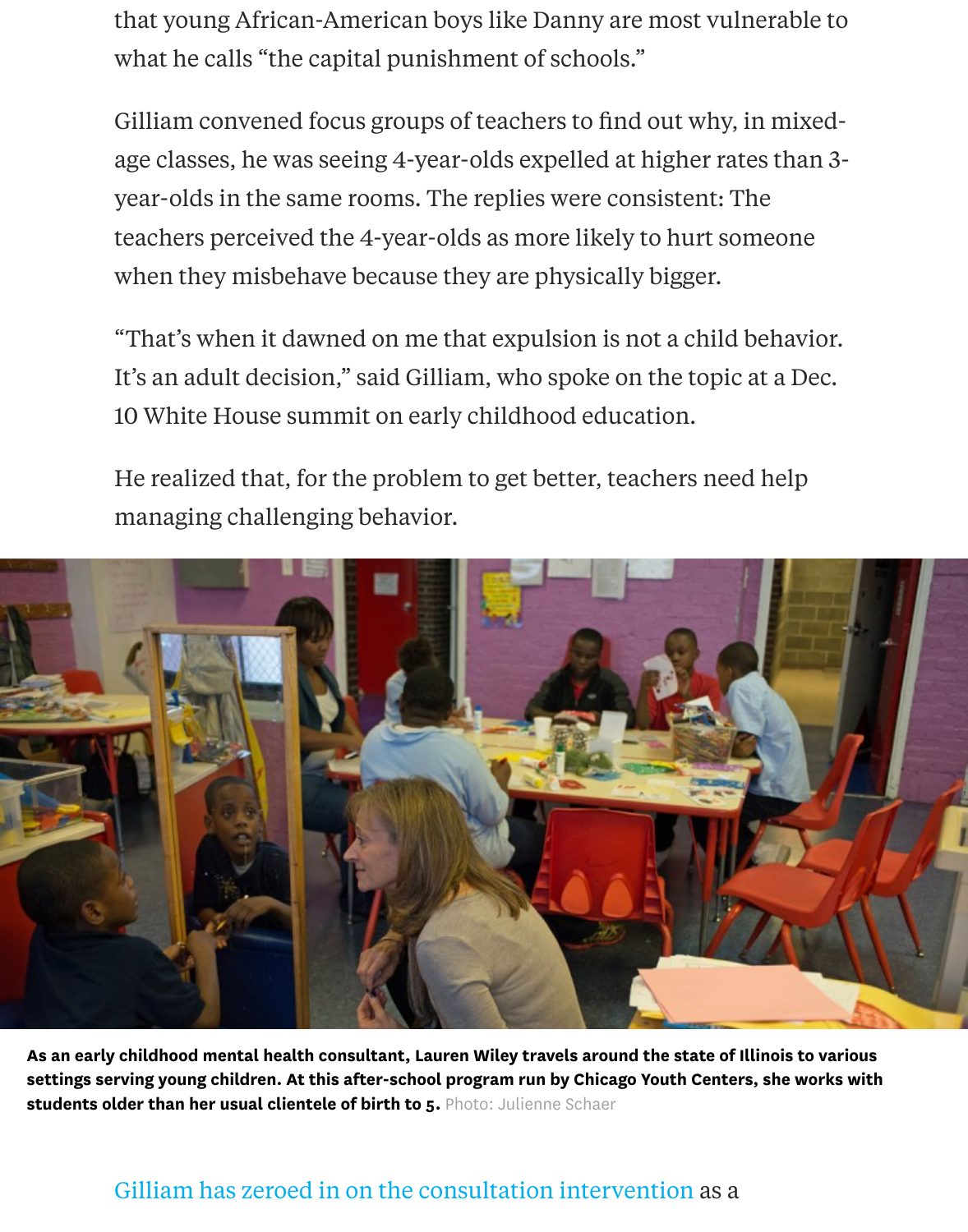[job satisfaction in an industry with rampant turnover.](http://www.chdi.org/files/3814/1202/7645/evaluation_of_cts_early_childhood_consultation_partnership.pdf)

With that research base from preschools, consultation now is being tried in home visiting programs, domestic violence shelters,  $p$ ediatrician's offices  $-$  anywhere that serves young children. There are also early efforts to bring a similar service to older kids.

Under the nation's newly reauthorized child care funding legislation states must develop plans to reduce preschool expulsions, and consultation is now an allowable expense. The U.S. Department of Health and Human Services announced \$4 million in December to expand the interve[ntion's reach. Head Start and Early Head Start](http://policyblog.usa.childcareaware.org/2014/11/19/obama-signs-ccdbg/) programs already require it, and there are about a half-dozen state programs, as well as numerous regional ones. Still, the vast majorit of early childhood settings d[o not have routine acce](http://www.acf.hhs.gov/programs/ecd/news/secretaries-burwell-and-duncan-policy-statement-on-expulsion-suspension-practices)ss to consultants, according to Georgetown professor Deborah Perry, who directed the National Center for Early Childhood Mental Health Consultation.

# **Related: The earliest intervention: How to stop the achievement gap from starting?**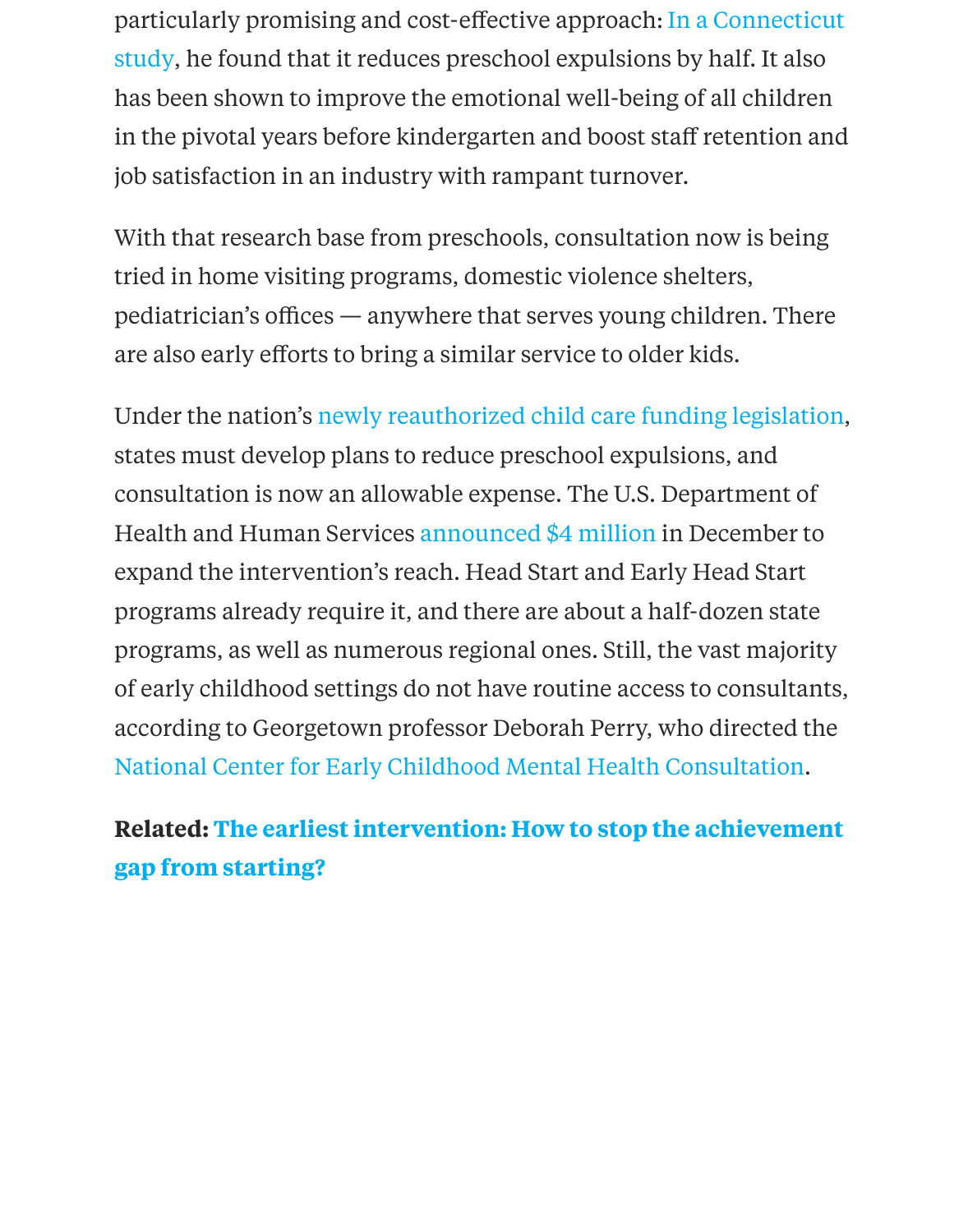

Lauren Wiley (right), an early childhood mental health consultant, guides a teacher to talk to a girl about her emotions at an after-school program run by Chicago Youth Centers. Photo: Julienne Schaer

I recently spent two days shadowing Lauren Wiley in Illinois, one of the places with a statewide program. She's a petite 55-year-old who puts 500 to 700 miles a week on her silver Acura, a distance she says is only possible because her own two kids are grown. One of our stops was in Chicago's violent North Lawndale neighborhood at an afterschool program in an immaculately-kept old building with a "no firearms" sticker on the door. Wiley had made weekly visits there since early 2014 to address the mental health needs of students ages 7 to 11, older than her usual clientele.

# **"The hardest part is sitting with your own discomfort sometimes while people figure it out for themselves."**

Lauren Wiley, early childhood mental health consultant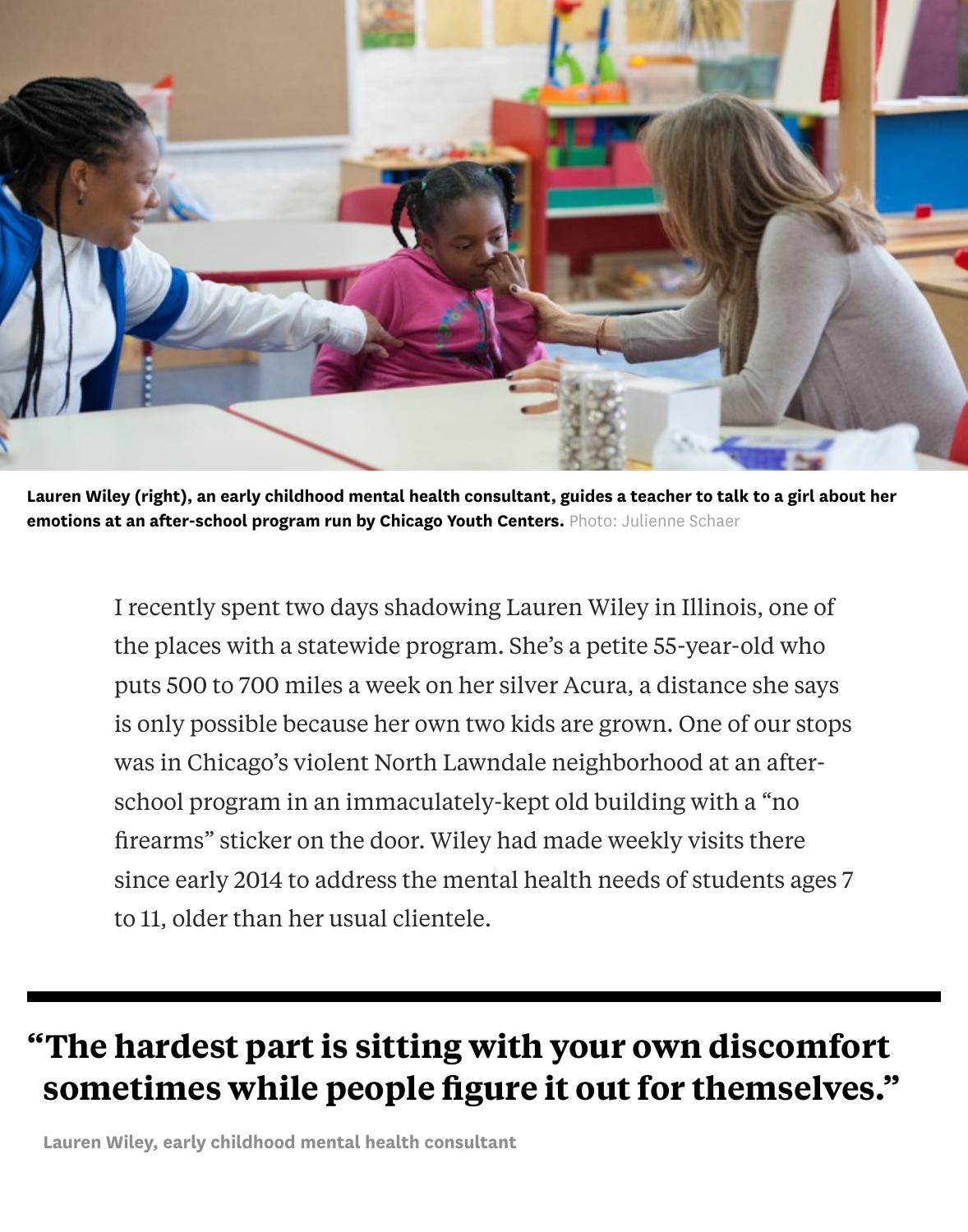She had been encouraging the program's director and two teachers to focus on what the children can do, not what they can't. This simple strategy led the staff to uncover one troubled 11-year-old's love of verbal storytelling. By asking him to tell and then illustrate the story of his life — which includes frequent neighborhood shootings, a recent murder on his block and teasing for a minor facial deformity — he took an interest in writing his life story as well. As a result, he is reading for the first time, and mortifying accidents wetting his pants are far fewer. A handmade poster lists his coping strategies: "deep breaths," "fan myself," "take a time out," "sit quietly by myself."

On the day we visited, the teachers watched as Wiley had the eight children present decorate boxes to fill and empty with small bells based on acts of kindness and cruelty. She noticed a few coloring in red and then trying to erase it and perceived the imagery of a blood stain that won't come out. She prodded a teacher to pull a little girl aside to talk.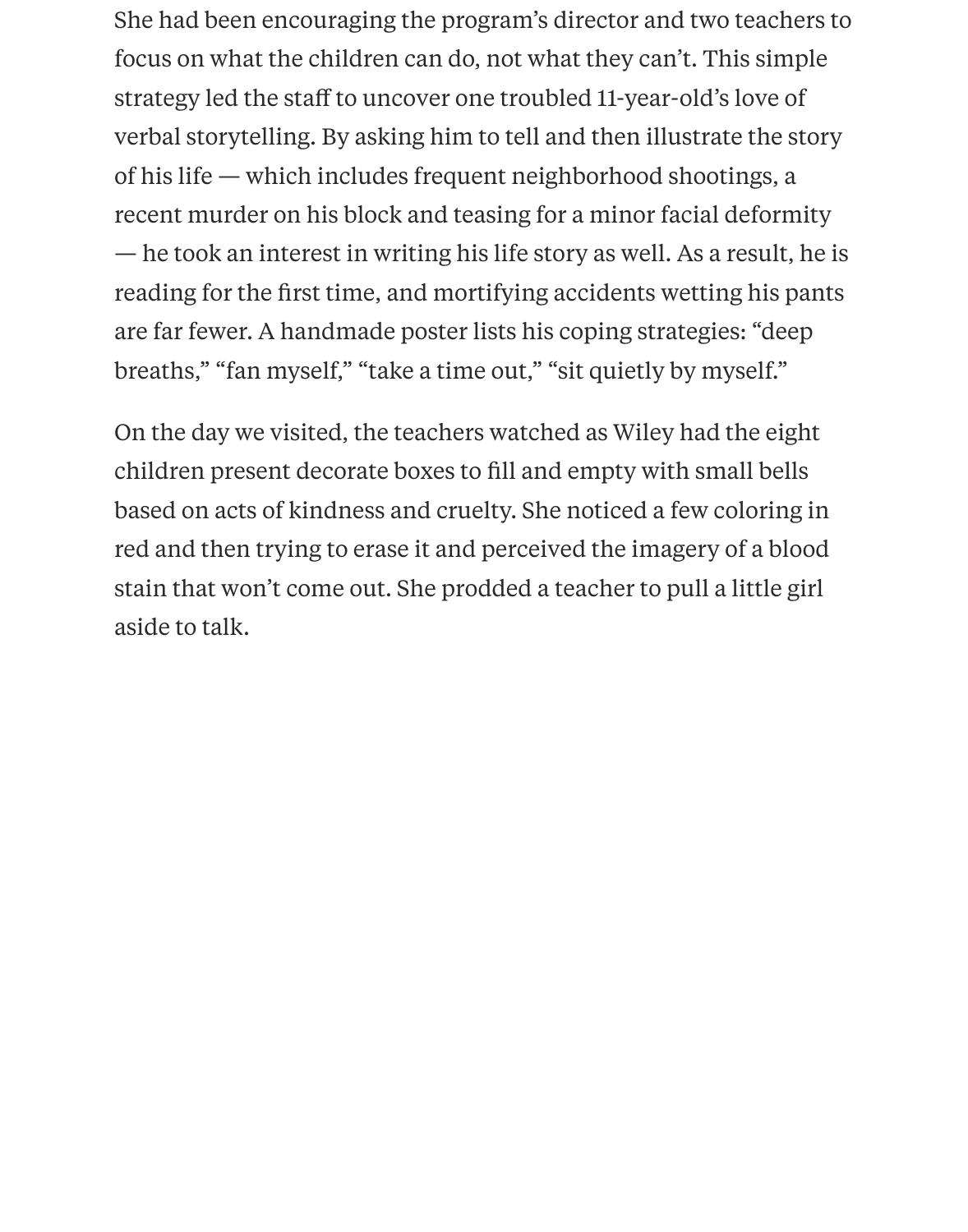

Lauren Wiley helps a boy decorate a box he will fill and empty with small bells based on acts of kindness and cruelty in his life. Photo: Julienne Schaer

Early childhood mental health consultation can look like this, with a consultant and teacher working together with children, modeling lessons for each other. Or it can just look like adults sitting around a table, as we saw at a day care, where a conversation about suspected parental drug use led Wiley to a bigger probe: Do all staff members believe the mothers they serve can be good parents? While no one wanted to admit bias, and Wiley never acts like she has all the answers, she had clearly unearthed a problem, and a fundamental one. Child care and preschool expulsions are virtually unheard of when the teacher and parent know and like each other.

Sometimes, consultants can offer relatively simple fixes. According to Georgetown's Perry, teachers make the common mistake of giving directions while standing up; young children, particularly those with concentration difficulty, are more likely to listen to an adult at their eye level. Consultants watch how teachers navigate activity changes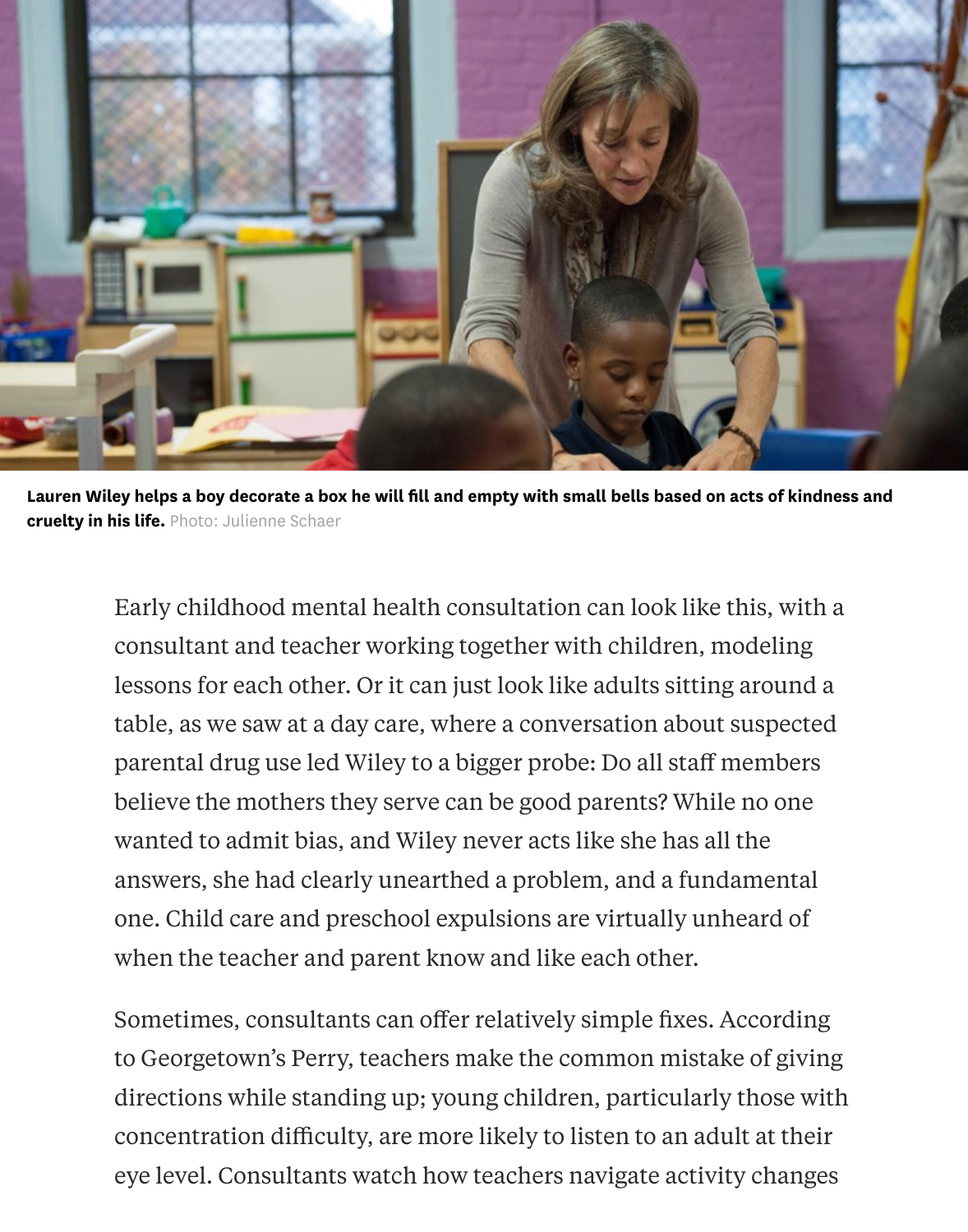More difficult are the situations requiring changes in adult attitudent attitudes and habits, and that's where Wiley spends most of her time. She said. it is common for home visitors to pick up and calm fussy babies, alienating mothers who don't know how to soothe them or have traumatic memories tied to their own childhood cries. In an agency focused on mental wellness, she said, the home visitor might instead put an arm around the insecure mom holding her baby and tell her: "When I'm not here, I want you to remember that I'm with you. My arm is around you. You can do it."

**Related: The power of preschool done right**

# **Preschoolers are expelled at three times the rate of children in [kindergarten through 12](http://hechingerreport.org/content/the-power-of-preschool-done-right_13881/)th grade, according to Yale professor Walter Gilliam.**

The consensus is that effective consultation must include supervisors, both to support staff on the front lines and so that when there is turnover, the work isn't all lost. Wiley says she needs to be i a place at least a year, and preferably two, to shift an organization's mindset. Results for individual children and classrooms can happen faster, but Wiley gets incensed when her peers address what she ca the "low-hanging fruit" — a child's misbehavior — without training the staff what to do. She sees her role as creating a safe space for early childhood professionals to reflect and explore ideas. "The hardest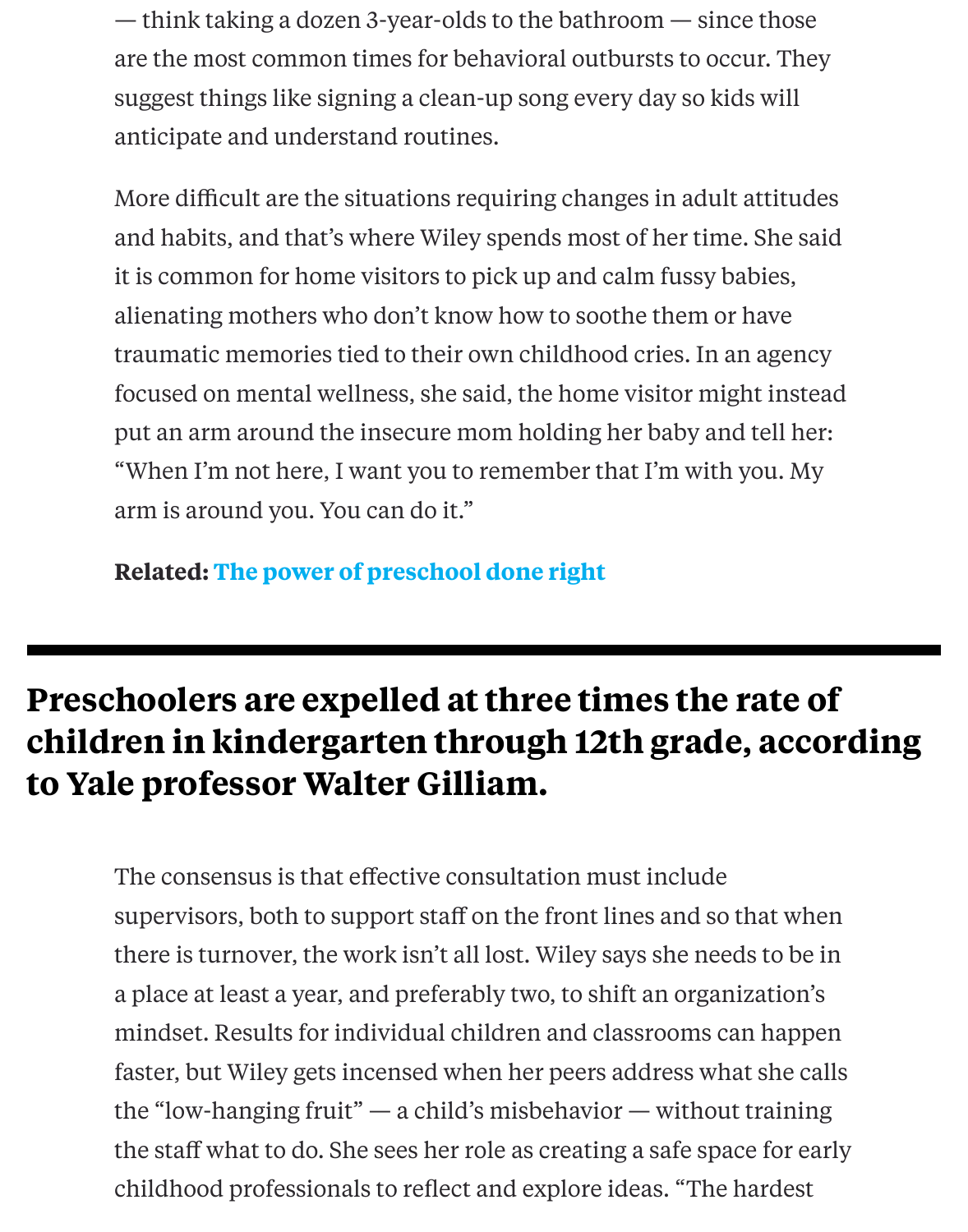part is sitting with your own discomfort sometimes while people figure it out for themselves," she said.

Wiley is an independent contractor. Many of her assignments come from the Illinois Children's Mental Health Partnership, an agency the state created in 2003 in response to research showing that more than 20 percent of children have a diagnosable mental health condition, but only one in five of those are treated.



Regina Le Flore, owner of Little People Montessori in Lyons, Ill., says she would love more strategies to help children with significant behavior problems stay enrolled at her center. Photo: Julienne Schaer

The partnership has received \$200,000 a year in state money to provide early childhood mental health consultation free to any agency that requests it, as capacity allows, along with \$270,000 in federal money to consult in home visitation programs. By conservative estimates, it reached 59 programs last fiscal year with the state funds and used the federal dollars to serve 139 home visitors and supervisors serving 1,490 families. A little money has gone a long way, and other organizations receive government funding for similar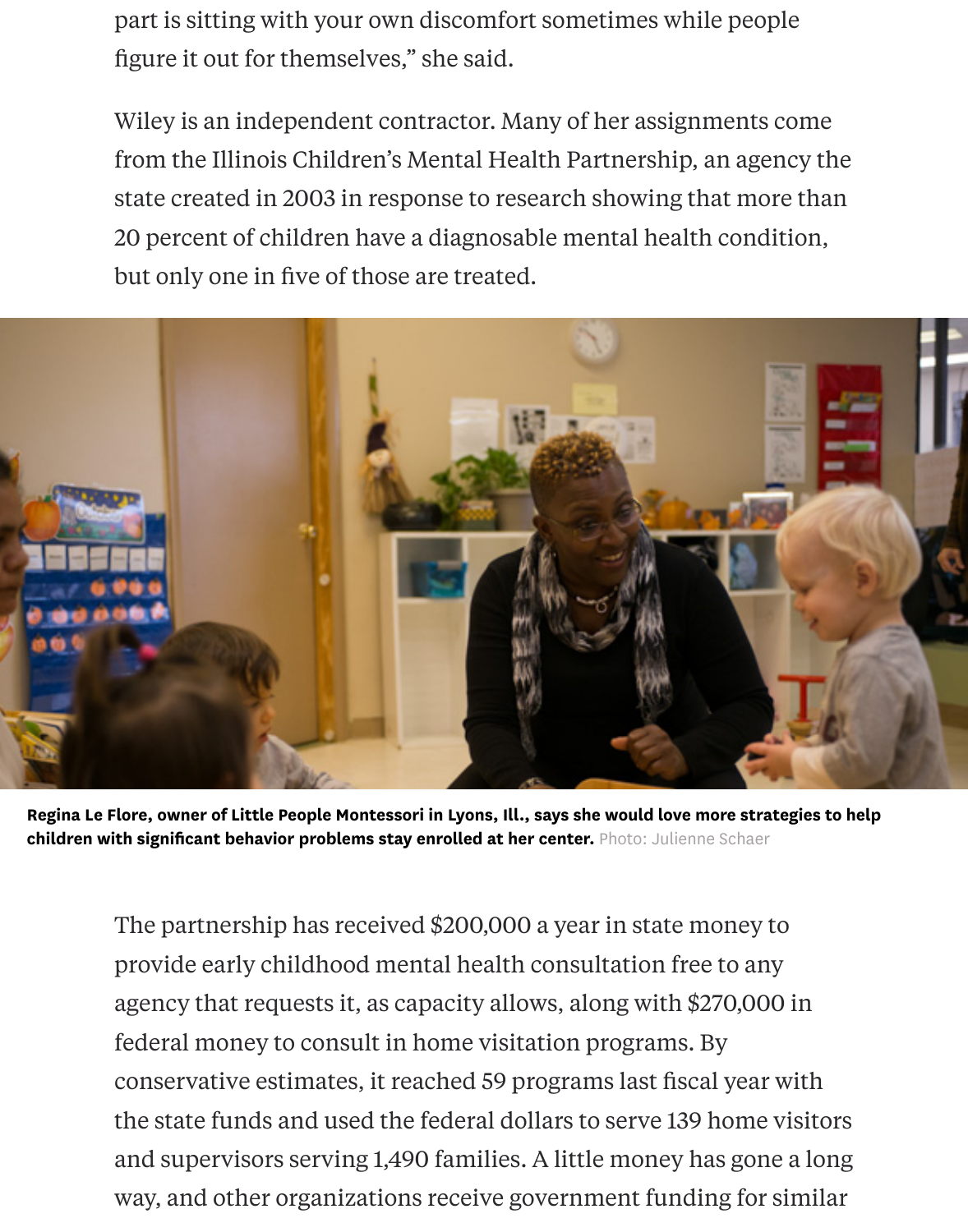the western Chicago suburb of Lyons, said she would love for her teachers to have more training in what to do when children develoption. significant behavior problems. That typically happens once or twic a year and usually results in their withdrawal, often with their parents acting defensive when the staff suggests the child needs counseling. (A consultant would recommend avoiding accusations that can make a parent feel like a failure.)

# **Related: A grandmother's quest to overcome early learning barriers**

To take consultation to scale, those in the field agree there needs to be a model delineating what quality looks like and a bigger workfor [with a rare combination of skills: experience as a mental health](http://hechingerreport.org/content/grandmothers-quest-overcome-early-learning-barriers_15005/) professional, knowledge of child development, cultural awareness, and an understanding of families and of trauma. But those things would come if there were steady government funding.

Wiley, an Illinois native who lives 60 miles south of Chicago in a small town called Bourbonnais, is one of the most seasoned consultants in the state, with more than a decade of experience. She says her greatest asset is curiosity, a trait she tries to get her clients adopt in their interactions with families.

When Danny's teacher dropped her assumption about what was wrong and listened receptively to his mother, the whole situation shifted. They worked together to find a classmate he could play with quietly, to let him change activities when he couldn't focus and to help his mother say goodbye when she dropped him off each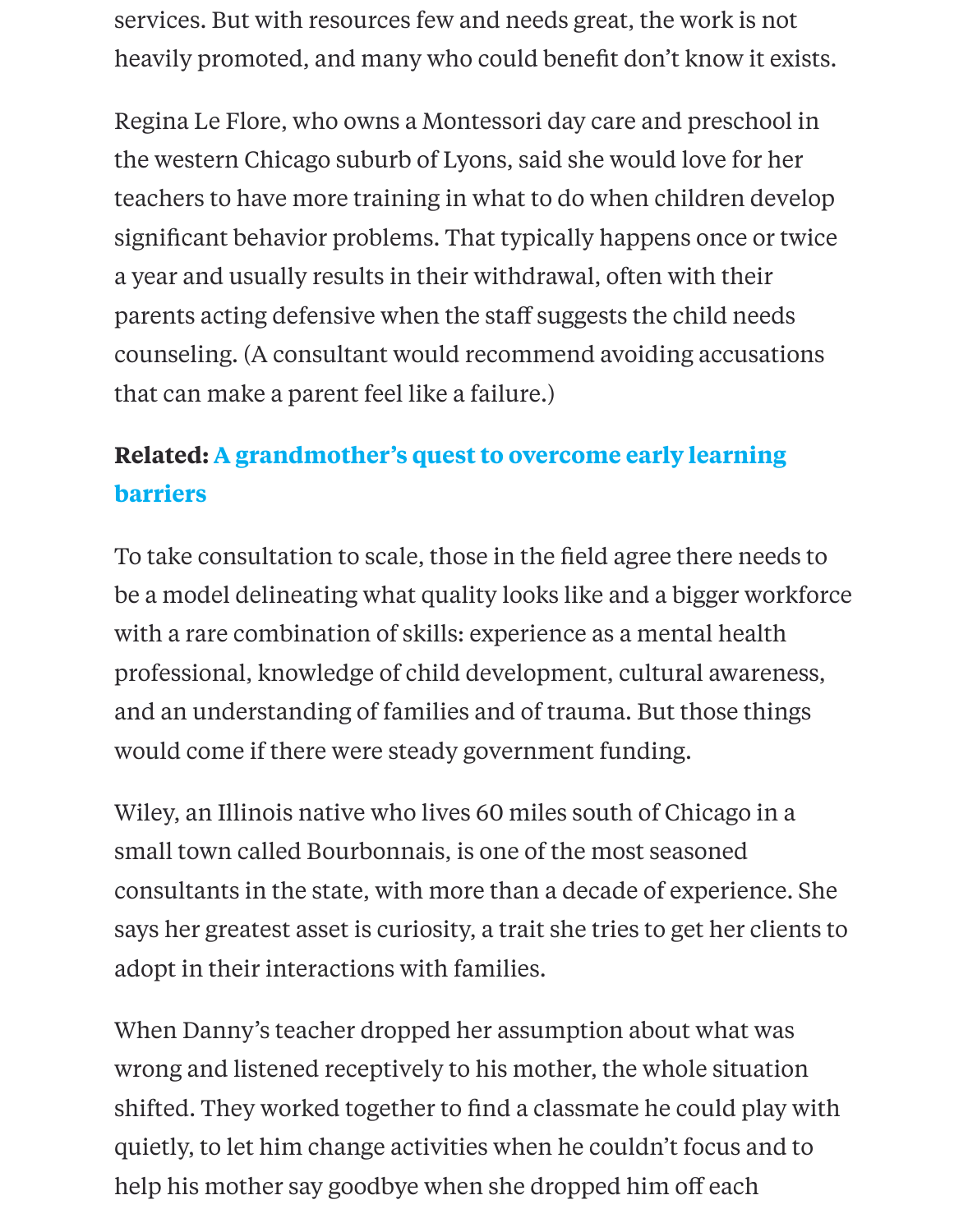for a child to remain in school.

*This story was produced by* The Hechinger Report*, a nonprofit, independent news organization focused on inequality and innovatic in education. Read more about early childhood education.*

A version of this story was [published by The New](http://hechingerreport.org/) York Times on Fe 20, 2014.

*Reproduction of this story is no[t permitted.](http://hechingerreport.org/special-reports/never_too_early/)*

| <b>TWITTER</b>                            | <b>f</b> FACEBOOK |
|-------------------------------------------|-------------------|
| <b>6 COMMENTS</b>                         |                   |
| In this story Never Too Early, K-12, News |                   |

### [Sara Neufeld](http://hechingerreport.org/expelled-preschool/#)

Sara Neufeld is a contributing editor. She was first assigned to the education be[at in 2000 whi](http://hechingerreport.org/special-reports/never_too_early/)[le int](http://hechingerreport.org/category/k12/)[ernin](http://hechingerreport.org/category/news/)g at the San Jose Mercury News; her... See Archive →



# Read Next

COMMON [CORE](http://twitter.com/saraneufeld)

How Twitter is shaping the #CommonCore debate

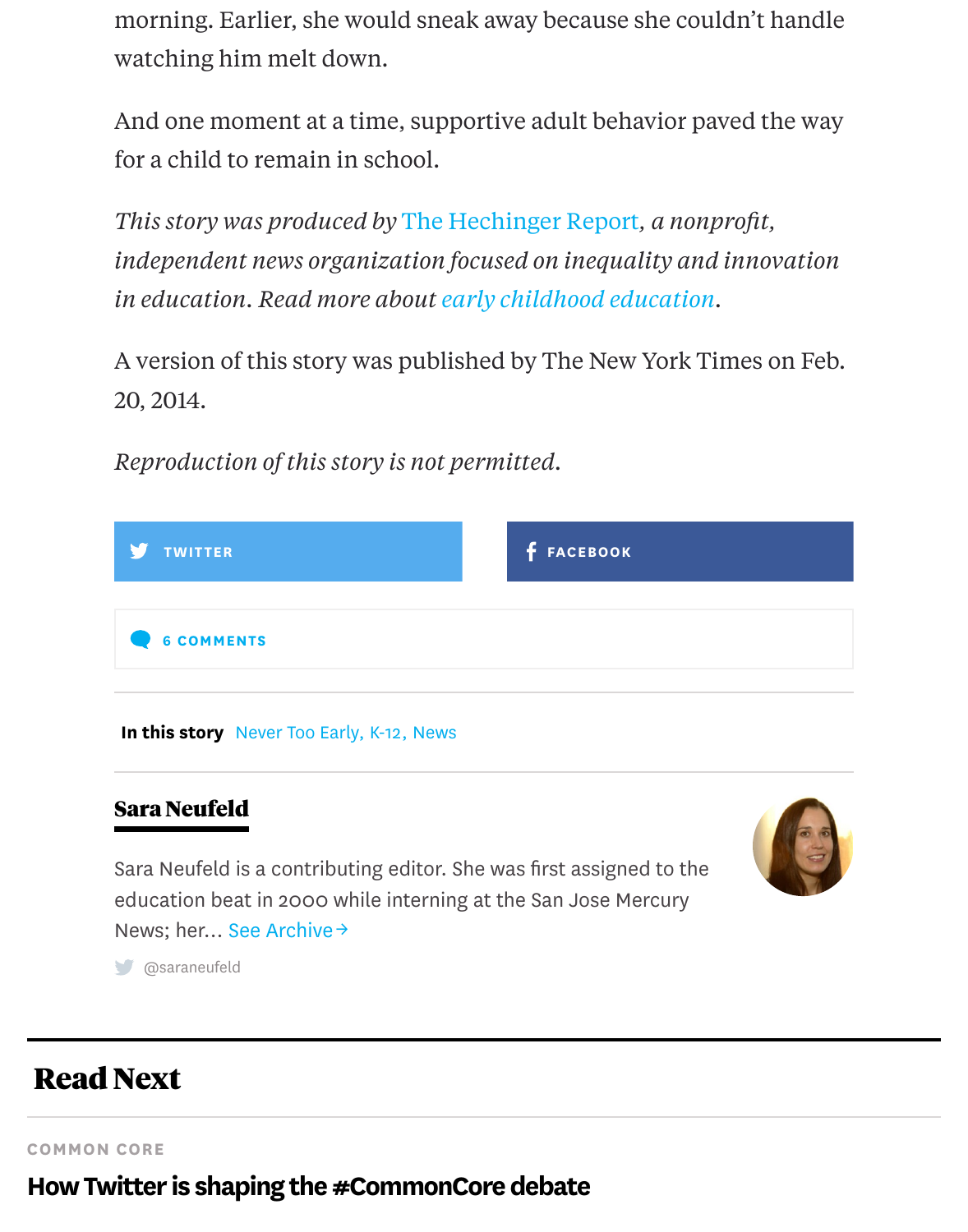HIGHER EDUCATION

[Colleges appeal to Congress to cut regulations they say drive up costs](http://hechingerreport.org/special-reports/higher-education/)

by **JON MARCUS** 

# **471** [The average caseload of a public high school](http://hechingerreport.org/special-reports/higher-education/) counselor -- nearly double the 250 r[ecomm](http://hechingerreport.org/author/jon-marcus/)ended by American School Counselor Association

Rich school, poor school →

#### CALIFORNIA

### Why more black parents are homeschooling their children

[The reasons are not typically the](http://hechingerreport.org/rich-school-poor-school/) same as white parents who homeschool

by JESSICA HUSEMAN

#### [HIGHER EDUCATION](http://hechingerreport.org/black-parents-homeschooling-children/)

## The unexpected reason some in higher ed fear free community college

Wi[th enrollment al](http://hechingerreport.org/author/jessica-huseman/)ready falling, small private campuses struggle to compete

by **JON MARCUS** 

## $\rightarrow$  [The biggest losers in the No Child Left Behind rewrite](http://hechingerreport.org/unexpected-reason-higher-ed-fear-free-community-college/)

# → Column Q&A with Shaun Harper: Fix the system, and black and brow men will follow